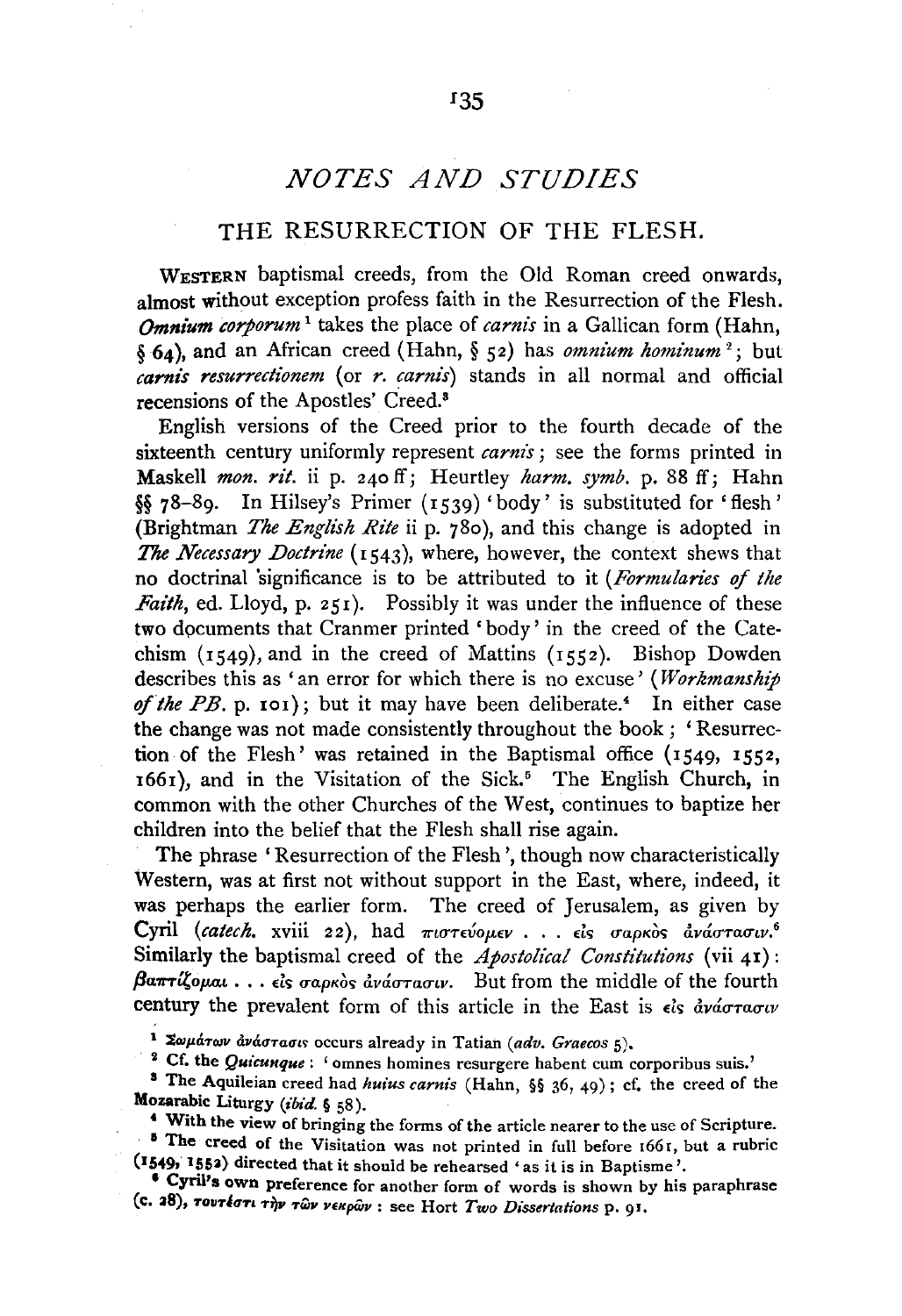$v \in \kappa \rho \omega$ v (or  $\tau \gamma \nu$   $\tau \omega \nu$  verp $\omega \nu$ , or  $\tau$ .  $\epsilon \kappa$  verp $\omega \nu$ ). If we may judge from the creed of Bishop Alexander (Hahn, § 15), the creed of Alexandria had  $T_{\mu\nu}^{\mu\nu}$   $\epsilon_{\kappa}$  v $\epsilon_{\kappa}$   $\omega_{\mu}$  from the beginning of the century or earlier.<sup>1</sup>

There can be no question which of the two forms ( $\sigma a \rho \kappa \delta s$ ,  $\nu \epsilon \kappa \rho \omega \nu$ ) is nearest to the phraseology of the New Testament. For ανάστασις νεκρών (or  $\hat{n}$   $\epsilon \kappa$  v $\epsilon \kappa \rho \hat{\omega}$  there is abundant authority in Apostolic writings<sup>2</sup>; for  $\sigma$ apkos aváoraous there is no N. T. precedent, though  $\sigma$ w $\mu$ árav aváoraous might claim some support from such passages as Matt. xxvii 52, Rom. viii 11, 23. Indeed, the use of  $\sigma a \rho \kappa \delta s$  in this connexion may seem (as early writers recognized) to fly in the face of  $r$  Cor. xv 50, and of St Paul's doctrine of the spiritual body. It may be taken, then, as fairly certain that *carnis* in the Old Roman creed is not an echo of the Apostolic tradition. Yet there is some reason to think that it was familiar to the Roman Church before the end of the first century. Clement of Rome  $(1$  Cor. xxvi 3) quotes Job xix 26 in the form  $d$ ναστήσεις την σάρκα μου ταύτην, where cod. Β (LXX) has αναστήσαι το  $\delta \epsilon \rho \mu a$   $\mu$ ov, and codd. A N<sup>c. a</sup> have *avaothose*  $\mu$ ov *t*ò  $\sigma \hat{\omega} \mu a$ . The ancient Latin version of Clement gives *corpus*, but the Greek MSS support  $\tau \dot{m}$  $\sigma \phi_{\alpha}$  It has been suggested that Clement borrowed  $\tau$ .  $\sigma \phi_{\alpha}$  from what follows in the Hebrew (יִמְבְּשָׂרִי), but it is barely possible that Clement, who, if of Jewish extraction,<sup>3</sup> was a Hellenist, should have had resort to the Hebrew, and corrected his Septuagint from it. More probably he conformed his Greek text to a way of speaking about the Resurrection which was in vogue among Roman Christians in his day. He had learnt to think of the Resurrection as a  $\sigma a \rho \kappa \delta s$  or  $\tau \hat{\eta} s$ σαρκὸς ταύτης ἀνάστασις, and if so, the phrase was already current in Rome by 95 or 96 ; whether it was already an article in a Roman creed, we need not stop to discuss.

What was the origin of this early use of  $\sigma$ apkos ava $\sigma$ ra $\sigma$ us in the Roman Church?

The Ignatian letters may suggest an answer. Ignatius rarely mentions the Resurrection of the Church<sup>4</sup>; but he has much to say about the Resurrection of the Lord. He insists on the reality of the Resurrection, coupling it, as a historical event, with the Passion *(Eph.* 20, *Magn.* II, *Philad.* praef., 8, *Smyrn.* 7, I2). The Resurrection of Christ, he says, was both in the flesh and in the spirit ( $\kappa a\lambda$   $\sigma a\rho\kappa\kappa\kappa\gamma$   $\kappa a\lambda$ 

1 Hort ibid. pp. So, 91, n. 2; cf. Hahn, § 122. The change was possibly due to the influence of Origen (see below, p. 140).<br><sup>2</sup> The phrase is found, with some variety of form, in Matt. xxii 31, Luke xx 35,

Acts x 41 &c., Rom. i 4, r Cor. xv *passim,* Heb. vi 2.

<sup>8</sup> Lightfoot *Clement of Rome* p. 59 ff.

• See e. g. *Eph.* I I El' of• *"fEVOITO p.ot dvaO'TijVat. Trail.* praef. El' *Tfj* El• *auTOV*  cl)'4<T7"cl<T~I. *Rom.* 4 *dvaO'T.,<Top.at* El' auTfj ili.~V8<po•. *Polyc. 7* El• *TO •vp<8ijval* p.E El'  $\tau \hat{\eta}$  *άναστάσει* (!) *ύμων μαθητής.*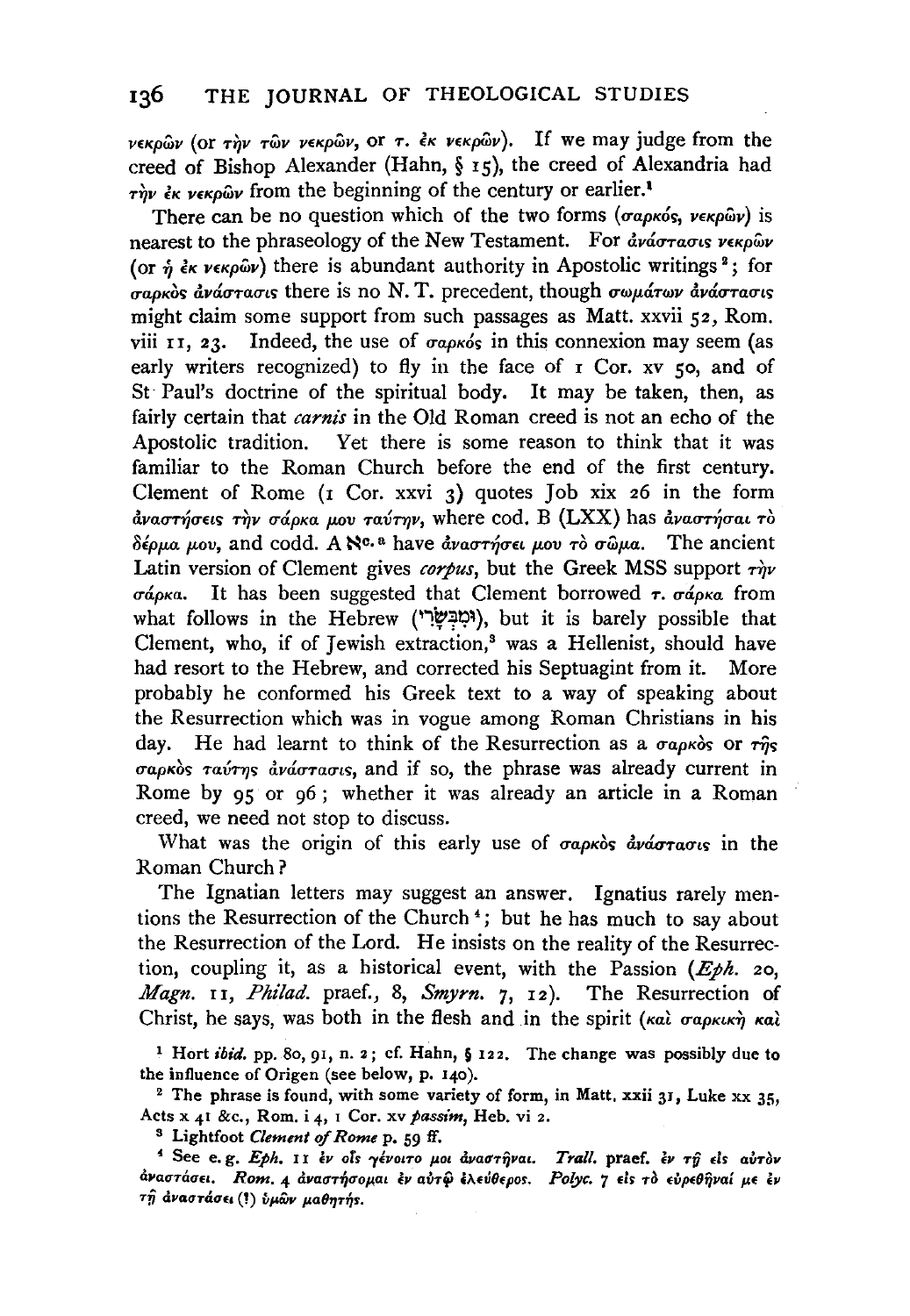$\pi$ vevuaruc $\eta$ , *Smyrn.* 12. 3). He is assured that the Lord after He rose was still in the flesh *(ibid.* 3. 1), not a  $\delta a\mu$ óviov *ao* ú $\mu$ arov, but a human being, who could be handled, who could eat and drink. It is clear that this repeated insistence on the fact of the Resurrection of the Lord was directed against the Docetic tendency to reduce it to a purely spiritual event.

The Resurrection of the Church had been called in question at first as inconceivable or impossible : 'there is no resurrection of the dead', some frankly said, or asked how the Resurrection was to be realized; what kind of body the risen would wear  $(1$  Cor. xv  $12$ ,  $35)$ . A little later, the attack took another form; there were those who held that the Resurrection was 'past already'  $(z$  Tim. ii  $18$ ), i.e. they recognized only the spiritual resurrection of Baptism. The first of these positions is pagan, and the second Gnostic, and both were maintained in the early post-Apostolic Church. Thus Polycarp writes with reference to the former *(Philipp. 7)*: δς... λέγει μήτε ανάστασιν μήτε κρίσιν, ούτος πρωτότοκός έστι του Σατανα. *Justin (dial. 80)* speaks of some who bear the Christian name, and yet affirm  $\mu \dot{\eta}$  *Elvat verpwov avάστασιν, αλλα άμα τω αποθνήσκειν τας ψυχας αυτων αναλαμβάνεσθαι είς -rov ovpavov.* More usually the objectors contented themselves with a denial that the flesh would rise, limiting the resurrection to the spirit. Thus the homily which passes as a second letter of Clement to the Corinthians urges (§ 9): μη λεγέτω τις ύμων ότι αύτη ή σαρξ ού κρίνεται  $o$  *το δε ανίσταται... δν τρόπον γαρ έν τη σαρκι εκλήθητε, και εν τη σαρκι* ελεύσεσθε. And at Rome Hermas writes *(sim. v 7)*: βλέπε μήποτε αναβή  $\epsilon \pi$ ί την καρδίαν σου την σάρκα σου ταύτην φθαρτήν είναι. According to Irenaeus (haer. ii 31. 2) the Valentinian schools *rooffrou*  $\frac{d}{dx}a\delta$ *éovou* ròv *VEKpOv lyE'ipat* ••• ' ut ne quidem credant hoc in totum posse fieri, esse autem resurrectionem a mortuis agnitionem eius quae ab eis dicitur veritatis'. Marcion, he tells us *(haer.* i 27), taught 'salutem solam animarum esse futuram; corpus autem ... impossibile esse participare salutem '.1 Of the Gnostic sects generally Tertullian writes *(de resurr. earn.* 19): 'Resurrectionem mortuorum manifeste annuntiatam in imaginariam significationem distorquent, asseverantes ipsam etiam mortem spiritaliter intellegendam.'

The Church, on the other hand, looked for a resurrection which, like that of the Lord, would be one both of flesh and spirit, and it can hardly be doubted that to this contention we owe the phrase *carnis resurrectio.* That it had its origin at Rome is at least probable. To Rome, as we know, all heretics flocked. Valentinus made it his headquarters through the reign of Antoninus Pius ; Marcion and Cerdo

1 Cf. Tertullian *praescr.* 33 ; *adv. Marc.* v 10; and see Lightfoot *lgnatius* i p. 587.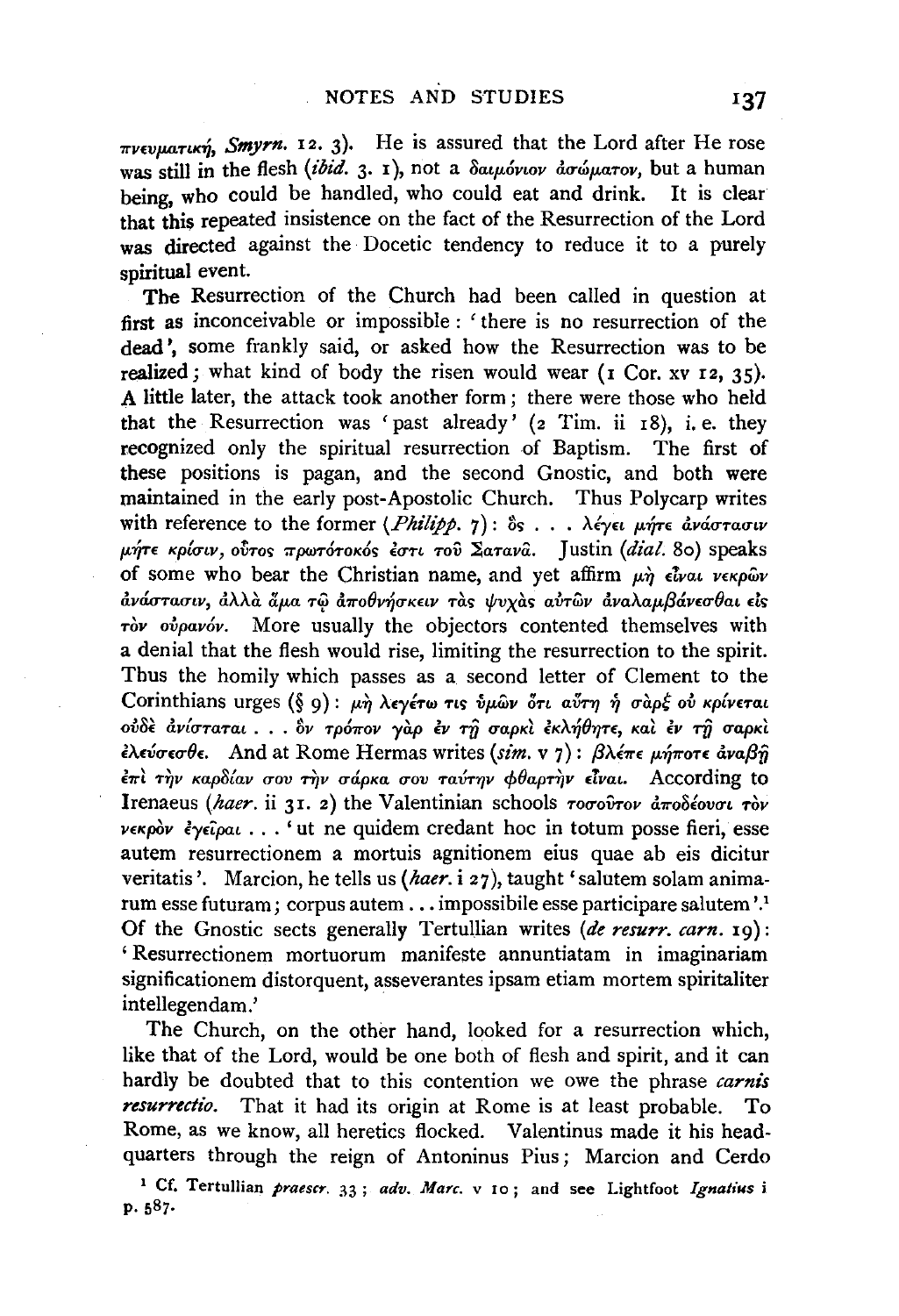were in the capital about the same time ; Heracleon and Ptolemaeus came a little later. But, as Duchesne says *{Early History,* E. tr. p. 173), 'it is most unlikely that some of those inventors of counterfeit religions, who swarmed in Syria and Asia, had not come from the East to Rome long before this time.' The leaven may have been already working in Clement's days, and opposition to Gnostic teaching on the Resurrection may lie behind his reading of Job xix 26, already mentioned. Certain it is that σαρκὸς ἀνάστασις was a watchword of orthodoxy in Justin's time; dial. 80 εγώ δε και εί τινές είσιν ορθογνώμονες κατα πάντα Χριστιανοι  $\ldots$  σαρκὸς ἀνάστασιν γενήσεσθαι ἐπιστάμεθα. It is possible also that the emphasis laid by the sub-Apostolic Church on the Resurrection of the Flesh may be due in part to the prevalence of chiliastic opinions.<sup>1</sup> From Papias onwards early Catholic Christians expected a reign of Christ on earth to follow the Resurrection : a reign in which the saints in their reconstituted bodies were to have a place. Thus Eusebius (Η. Ε. iii 39) says of Papias: χιλιάδα τινά φησιν έτων έσεσθαι μετά την εκ νεκρών ανάστασιν, σωματικώς της Χριστού βασιλείας επι ταυτησι της γης  $v$ ποστησομένης. And Justin, immediately after his mention of the Resurrection of the Flesh (cited above), proceeds:  $\kappa a \lambda \chi \lambda a \alpha \xi \tau \eta \epsilon \nu$ 'Iερουσαλήμ οικοδομηθείση και κοσμηθείση και πλατυνθείση. How frankly materialistic this millenarian hope could be is plain from the picture of the miraculous productiveness of vine and wheat which Papias attributed to our Lord, and believed to have been handed down by John the disciple of the Lord (Iren. *haer.* v 33. 3 f). Such expectations assumed a resurrection of the flesh, and were not unlikely to have helped to popularize the phrase when it had once been started in the Church's early conflict with the false spirituality of Gnosticism. It is important to ascertain the sense which the flesh was intended to bear in the phrase σαρκὸς ἀνάστασις. Happily the extant Christian literature of the second and third centuries supplies ample material for forming a judgement on this point. The period produced a series of monographs upon the Resurrection, some of which have survived in part or in whole, as well as larger works which deal with the subject more or less fully. The monograph of Clement of Alexandria is no longer extant,<sup>2</sup> and those of Hippolytus<sup>3</sup> and Origen<sup>4</sup> have left but a fragment or two. But we have a large part of the tract on the Resurrection

- 1 Lightfoot *Supernatural Religion* p. 151 : 'Chiliasm is the rule, not the exception, with the Christian writers of the second century.' He refers to Barnabas, Irenaeus, and Tertullian, besides Papias and Justin.<br><sup>2</sup> Harnack *Geschichte der altchr. Literatur* i p. 308.<br><sup>3</sup> Lagarde *Hippolytus* p. 90. The title of this book, as given on the Chair, is  $\pi \epsilon \rho \lambda$ 
	-
- θεού και σαρκος αναστάσεως (Lightfoot *Clement of Rome* ii pp. 329, 398).
	- c Harnack *Geschichte* i p. 383 f.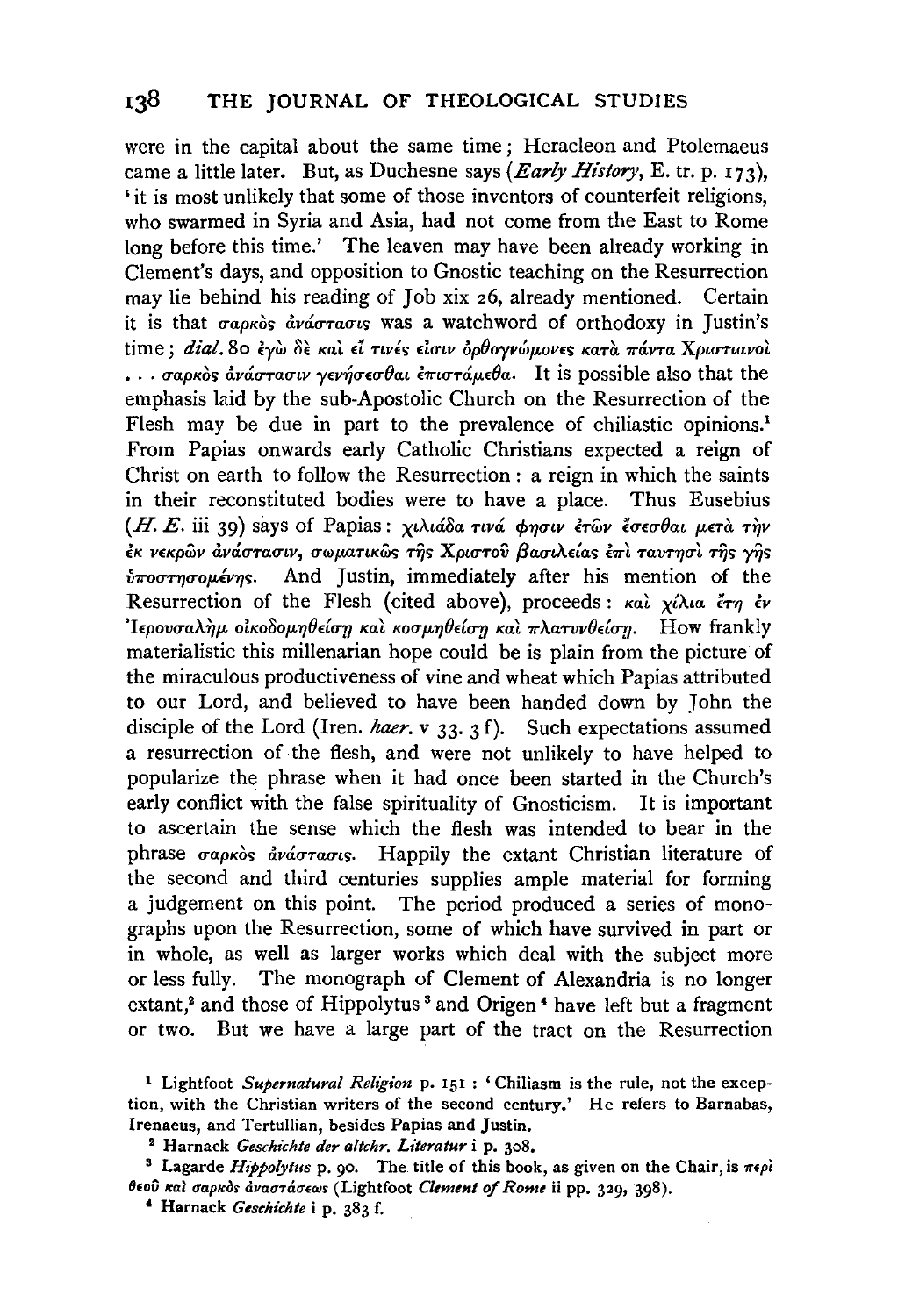which is printed among Justin's works, and is probably scarcely later than his time,<sup>1</sup> and complete treatises by Athenagoras and Tertullian. Besides these, the Resurrection is handled by Irenaeus *(haer.* v) and \_Theophilus *(ad Autolycum* i). From these sources it ought to be possible to make out with some precision what the Church of the first three centuries meant when it professed its faith in the Resurrection of the Flesh.

No essential distinction seems to have been drawn as yet between the resurrection of the flesh, of the body, and of the dead. Thus<br>Tertullian begins his book *De resurrectione carnis* with the words. 'Fiducia Christianorum resurrectio mortuorum.' Our Lord is said ('Justin' *de resurr.*  $q$ ) to have been raised  $\sigma \omega \mu a \tau \kappa \omega s$ , by a writer who, a sentence or two after, speaks of Him as having risen and ascended  $\epsilon$  *i*  $\tau$ *n*  $\sigma$  *apxi*. Irenaeus also appears to use  $\sigma$ *áp* $\epsilon$  and  $\sigma$  $\tilde{\omega}$ *μa* almost indifferently; after asking *(haer.* v 2. 3, cf. iv r8. r) how any can say that the flesh, which is fed by the body and blood of Christ, is incapable of receiving God's gift of eternal life, he proceeds to say that our bodies which have been fed by the Eucharist, though laid in the earth and resolved into it, shall rise again in their season. The flesh seems to be regarded as the material, the body as the organism in which the flesh expresses itself.2 If so, *resurrectio carnis* asserts the continuity of the substance of the body, while *resurrectio corporum* lays stress on the restoration of the bodily organs. Upon both these points the popular theology of the early Church insisted. Catholic writers were never weary of arguing that the flesh no less than the spirit is the creature of God, and cannot be left to perish in the grave; thus Tertullian *de resurr. carm's* 9 writes 'Absit ut Deus manuum suarum operam ... in aeternum destituat interitum '. It may be changed, as St Paul has taught us that it will be, but not destroyed; the spiritual body will still be flesh: *ibid.* 55 'aliud enim demutatio, aliud perditio . . . quod mutatum est perditum non est'. Christian teachers of this period were unanimous also in pressing the identity of the risen body in all its parts with the body which was buried. Men are to rise in the same body in which they sinned or conquered sin. 'Resurgit igitur caro' (Tertullian sums up, c. 63) 'et quidem omnis, et quidem ipsa et quidem integra.' Every one of our present members and organs will find its place in the risen body. If it is said of the hairs of our heads that they are all numbered,

<sup>1</sup> Harnack *Geschichte* ii pp. 308 ff, 722.<br><sup>2</sup> Jerome *(ep.* 38) draws the distinction thus: 'Omnis caro est corpus, non omne corpus est caro' ; giving as an example, 'paries est corpus, sed non caro.' He complains that the Origenist John of Jerusalem used *corpus* many times, and *caro* not once. *Corpus,* he complains, is a ' nomen ambiguum' which 'ad diversas intellegentias trahi potest'. This ambiguity does not seem to have been felt by earlier writers.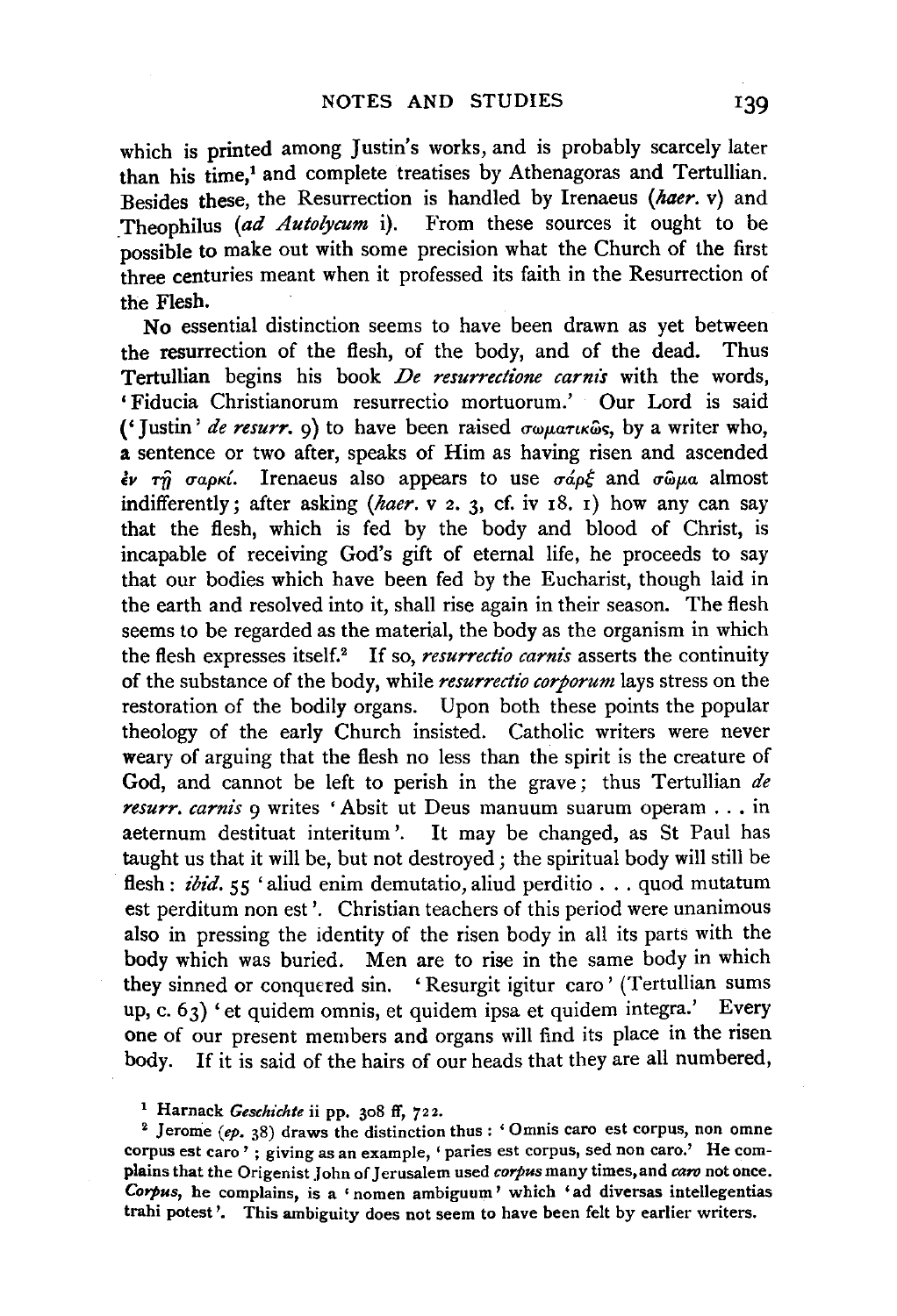what does this mean but that not one of them will perish? (c. 35 'perituros enim quae ratio in numerum redegisset? '). The adversary naturally retorted that even if such a resurrection were possible,<sup>1</sup> it would be futile, since our present limbs and organs would find no functions to fulfil in the life of the world to come. Neither' Justin' nor Tertullian answers this objection satisfactorily, and in Tertullian we begin to witness the breakdown of the insistence on the resurrection of the body in its present form ; in deference to St Paul he admits that there may be such a transformation as to leave only the 'substance' of the flesh *(de resurr. earn.* 55 'mutari, converti, reformari licebit, cum salute substantiae').

This concession did not go far enough to satisfy Origen. The great Alexandrian had no sympathy with the literalism which regarded the Resurrection as a reproduction of the existing body. To Celsus, who had ridiculed the doctrine of the Resurrection as it was commonly preached by the churches, he replies  $(c, Cels, v_18)$ : ov<sup> $\tau \in \hat{\eta}$ </sup>*u* $\epsilon$ is ov<sup> $\tau \in \hat{\eta}$ *i*  $\theta \epsilon$ ia  $\gamma \rho \phi \mu$ .</sup> *p.aTa a&a'i's cp'f/utv* uap~{, *p.'f/OEp.{av* p.ETa{3oA.~v *dvELA'f/cpOTas* ~v *l'll't* TO *{3D..Twv*   $\chi'_{\eta\sigma\epsilon\sigma}$ θαι τοὺς πάλαι τεθνηκότας. The popular teaching and the Gnostic attempt to refine it were, in Origen's judgement, both at fault; according to Jerome *(ep.* 38, *ad Pammachium)* he held 'duplicem errorem versari in ecclesia, nostrorum et haereticorum '. Christians who clung to the flesh  $(\phi \lambda \acute{\phi} \sigma \acute{a} \rho \kappa \epsilon s)$  were in error when they maintained that the risen body would be such as it is now, with hands, feet, and all its parts entire. As St Paul points out, the identity of the body that is raised from the dead with the present body will consist, not in the recovery of the outward form, but in a quasi-seminal relation: 'in ratione humanorum corporum manent quaedam surgendi antiqua principia et quasi *εντεριώνη*, id est, seminarium mortuorum, sinu terrae confovetur. quum autem iudicii dies advenerit ... movebuntur statim semina ... et mortuos germinabunt, non tamen easdem carnes, nee in his formis restituent quae fuerant.' If we may trust Jerome, Origen went on to give some account of his own conception of the risen body : 'nunc oculis videmus, auribus audimus, manibus agimus, pedibus ambulamus; in illo autem corpore spiritali toti videbimus, toti audiemus, toti operabimur, toti ambulabimus ... Aliud nobis spiritale et aetherium promittitur, quod nee tactui subiacet, nee oculis cernitur nee pondere . praegravatur, et pro locorum in quibus futurum est varietate mutabitur.' 2

Whether Origen found  $v \epsilon \kappa \rho \hat{\omega} v$  in his creed, or whether it was substituted for  $\sigma a \rho \kappa \delta s$  in the Alexandrian creed under his influence, we do

<sup>&</sup>lt;sup>1</sup> This was of course denied, but adequately supported by Christian advocates (e.g. 'Justin' *de resurr.* 2 ff; Athenagoras 2, 3).

<sup>&</sup>lt;sup>2</sup> Compare the interesting fragment of Hippolytus  $\pi \epsilon \rho l$  dvaordorews (Lagarde, p. 90).